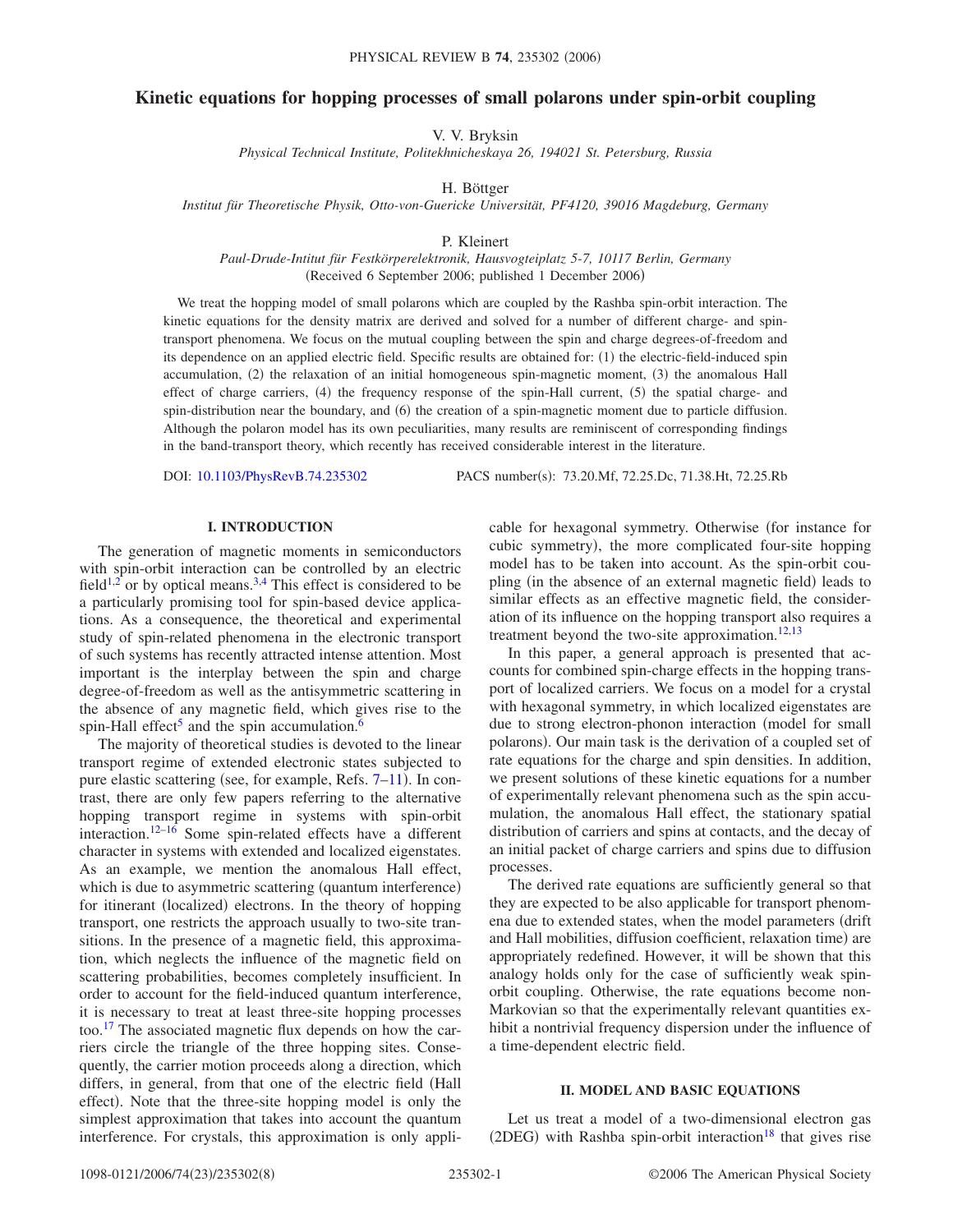to the following dispersion relation for a system with nearest-neighbor coupling and with a narrow energy band

$$
\varepsilon(k - [\boldsymbol{\sigma} \times \boldsymbol{K}]) = J_g \cos[(k - [\boldsymbol{\sigma} \times \boldsymbol{K}])g], \quad (1)
$$

where *g* denotes the vector between nearest neighbors and  $J_{\varphi}$  the resonance integral between them.  $\sigma$  is the vector of Pauli matrices and  $k = (k_x, k_y, 0)$  denotes the in-plane momentum. The spin-orbit coupling is given by the wave vector *K*, which is oriented perpendicular to the 2DEG (along the  $z$  axis). Most authors used the Rashba coupling constant  $\alpha = \hbar K/m^*$ , which has the dimension of a velocity  $(m^*)$  denotes the effective mass). In addition, the model is characterized by the presence of strong inelastic electronphonon couplings, for the description of which the polaron theory is utilized.<sup>19</sup> In this approach, the well-known polaron canonical transformation of the Hamiltonian leads to the result

<span id="page-1-0"></span>
$$
H = -eE \sum_{m,\lambda} R_m a_{m\lambda}^{\dagger} a_{m\lambda} + \sum_{q} \hbar \omega_q \left( b_q^{\dagger} b_q + \frac{1}{2} \right)
$$
  
+ 
$$
\sum_{m,\lambda} \sum_{m',\lambda'} J_{m'm}^{\lambda'\lambda} \hat{\Phi}_{m'm} a_{m'\lambda'}^{\dagger} a_{m\lambda},
$$
 (2)

where  $E$  and  $R_m$  denote the external electric field and the radius vector of the lattice site *m*, respectively. Furthermore, the annihilation operators for electrons at the site *m* with spin  $\lambda = 1,2$  and for phonons with the wave vector *q* and frequency  $\omega_q$  are expressed by  $a_{m\lambda}$  and  $b_q$ , respectively. The polaron multiphonon operator  $\hat{\Phi}_{m'm}$  is defined, e.g., in Refs. [14](#page-7-14) and [19.](#page-7-13) The only difference between the Hamiltonian in Eq.  $(2)$  $(2)$  $(2)$  and its standard form in the polaron theory is due to the spin dependence of the resonance integral  $J_{m'm} \rightarrow J_{m'm}^{\lambda'\lambda}$ given by

$$
J_{m'm}^{\lambda'\lambda} = J_{m'm} \exp(i\boldsymbol{\sigma} \cdot [\boldsymbol{K} \times \boldsymbol{R}_{m'm}])_{\lambda'\lambda}.
$$
 (3)

Therefore, the diagram technique developed to account for scattering processes of small polarons can be applied with slight modifications (cf., for instance, Ref. [19](#page-7-13)).

For the treatment of spin-dependent hopping effects, we need the density matrix

$$
\rho_{\lambda'}^{\lambda}(m,t) = \langle a_{m\lambda}^{\dagger}, a_{m\lambda} \rangle_t,\tag{4}
$$

<span id="page-1-1"></span>which is calculated from balance equations

$$
\frac{d\rho_{\lambda'}^{\lambda}(m,t)}{dt} = \sum_{m'} \sum_{\lambda_1, \lambda_2} \rho_{\lambda_2}^{\lambda_1}(m',t) W_{\lambda_2\lambda'}^{\lambda_1\lambda}(m',m),\tag{5}
$$

in which the transition probabilities *W* satisfy the sum rule

$$
\sum_{m,\lambda} W^{\lambda_1 \lambda}_{\lambda_2 \lambda} (m', m) = 0.
$$
 (6)

Due to the conservation of the particle number, we obtain

$$
S^{-1} \sum_{m,\lambda} \rho_{\lambda}^{\lambda}(m,t) = n, \qquad (7)
$$

where *S* denotes the area of the 2DEG and *n* is the electron density per unit area. Note that Eq.  $(5)$  $(5)$  $(5)$  was obtained in

the one-electron approximation so that all results derived below apply only to Boltzmann statistics. In addition, non-Markovian effects are excluded from our consideration.

In this paper, we treat a crystalline system, for which the transition probabilities  $W^{\lambda_1 \lambda'}_{\lambda_2 \lambda}(m',m)$  depend only on the difference of the site numbers *m*−*m* so that the balance equation ([5](#page-1-1)) becomes diagonal after performing a Fourier transformation

$$
\rho_{\lambda'}^{\lambda}(\kappa,t) = \sum_{m} \rho_{\lambda'}^{\lambda}(m,t) \exp(i\kappa \cdot R_m),
$$
 (8)

$$
\frac{d\rho_{\lambda'}^{\lambda}(\kappa,t)}{dt} = \sum_{\lambda_1,\lambda_2} \rho_{\lambda_2}^{\lambda_1}(\kappa,t) W_{\lambda_2\lambda'}^{\lambda_1\lambda}(\kappa).
$$
 (9)

For disordered systems, the influence of the spin-orbit interaction on localized states was treated in Ref. [16.](#page-7-9)

To proceed further, it is expedient to collect from the four components of the density matrix  $\rho_{\lambda}^{\lambda}$ , the particle  $\rho$  and spin  $\rho = (\rho_x, \rho_y, \rho_z)$  contributions defined by

$$
\rho = \sum_{\lambda} \rho_{\lambda}^{\lambda}, \quad \rho = \sum_{\lambda, \lambda'} \rho_{\lambda'}^{\lambda} \sigma_{\lambda \lambda'}.
$$
 (10)

<span id="page-1-2"></span>The kinetic equations for these quantities have the form

$$
\frac{d\rho(\kappa,t)}{dt} = \sum_{\lambda_1,\lambda_2} \sum_{\lambda} \rho^{\lambda_1}_{\lambda_2}(\kappa,t) W^{\lambda_1\lambda}_{\lambda_2\lambda}(\kappa),
$$
 (11)

$$
\frac{d\boldsymbol{\rho}(\boldsymbol{\kappa},t)}{dt} = \sum_{\lambda_1,\lambda_2} \sum_{\lambda,\lambda'} \rho^{\lambda_1}_{\lambda_2}(\boldsymbol{\kappa},t) W^{\lambda_1\lambda}_{\lambda_2\lambda'}(\boldsymbol{\kappa}) \boldsymbol{\sigma}_{\lambda\lambda'},
$$
(12)

<span id="page-1-3"></span>where, as usual in the theory of small polarons, the hopping probabilities *W* are expanded into a series of the resonance integral *J*. The lowest-order two-site approximation of the Eqs.  $(11)$  $(11)$  $(11)$  and  $(12)$  $(12)$  $(12)$  has already been studied in Ref. [13.](#page-7-11) This approach provides the following contributions to the righthand sides of Eqs.  $(11)$  $(11)$  $(11)$  and  $(12)$  $(12)$  $(12)$ , which are linear in the electric field  $E$  and linear and quadratic in  $\kappa$ :

$$
-[D\kappa^2 + iu(\kappa \cdot E)]\rho, \qquad (11a)
$$

<span id="page-1-6"></span><span id="page-1-5"></span>
$$
-\left[D\kappa^2 + iu(\kappa \cdot E) + \frac{\hat{A}}{\tau}\right]\rho
$$
  
-4D\left\{\left[K \times \left(i\kappa - \frac{eE}{2k\_BT}\right)\right] \times \rho\right\}. (12a)

<span id="page-1-4"></span>In these equations, the drift mobility of small polarons

$$
u = u_0 \frac{\sqrt{\pi} J^2}{E_a^{1/2} (k_B T)^{3/2}} \exp\left(-\frac{E_a}{k_B T}\right)
$$
 (13)

has been introduced. The parameters are:  $E_a$ —an activation energy (cf. Ref. [19](#page-7-13)),  $D = uk_B T/e$ —the diffusion coefficient, *a*—the lattice constant,  $u_0 = ea^2 / \hbar$ —a mobility parameter,  $\tau = (4DK^2)^{-1}$ —the spin-relaxation time, and  $\hat{A}$ —a diagonal tensor with the components  $A_{xx} = A_{yy} = 1$ ,  $A_{zz} = 2$ .

As mentioned above, a due treatment of the spin-orbit coupling in a system of small polarons requires the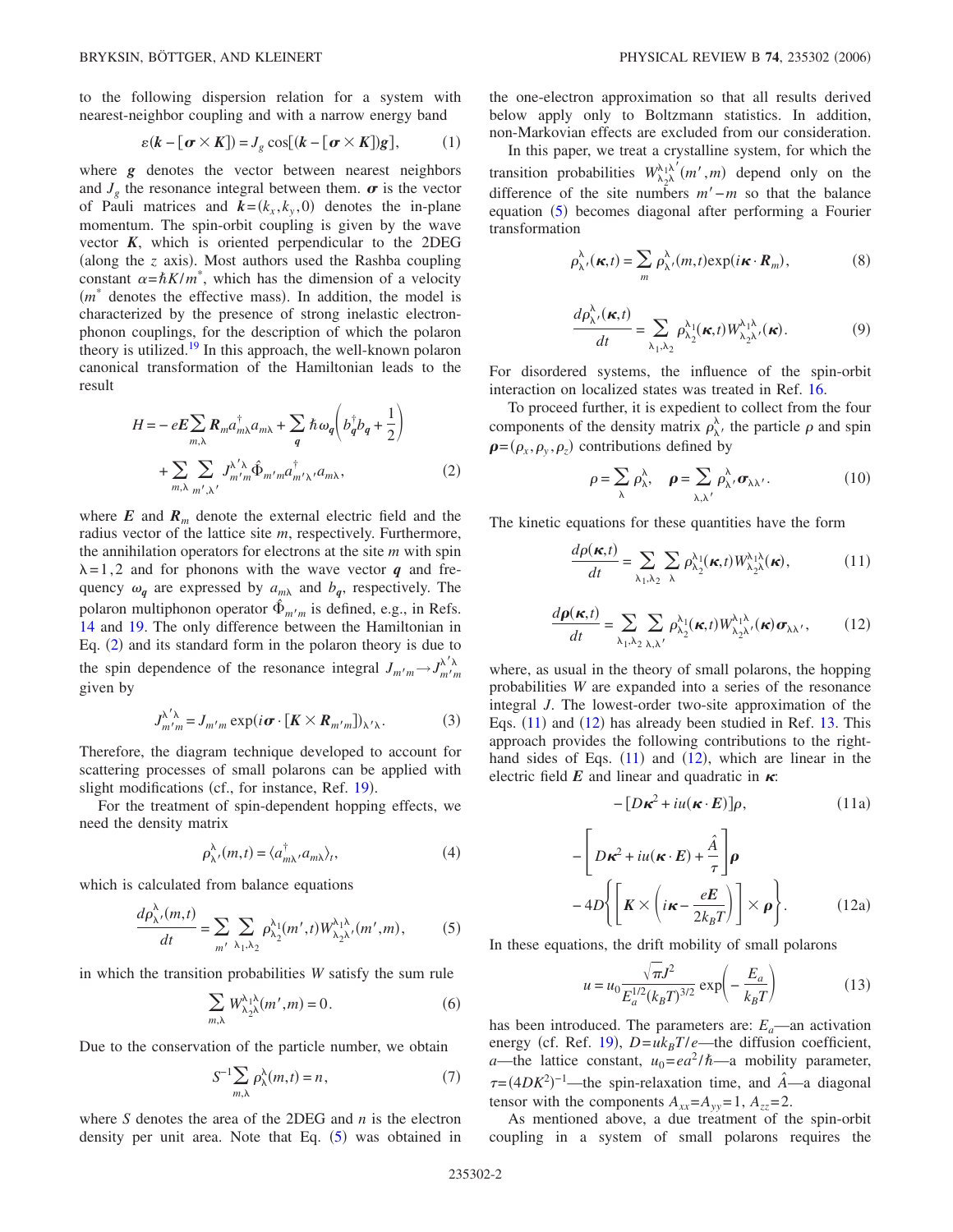consideration of at least three-site hopping transitions. The situation is reminiscent of the calculation of the charge-Hall effect in the presence of a magnetic field, $19$  where the threesite transitions give rise to a magnetic flux and associated quantum interferences.<sup>17</sup> For hopping systems with spinorbit coupling, three-site hops were already treated in Ref. [13.](#page-7-11) However, in this paper only contributions up to the order  $K<sup>2</sup>$  were taken into account. Unfortunately, this simplification does not allow the treatment of such interesting phenomena as the electric-field-induced spin accumulation. The calculation of the three-site hopping contributions to the right-hand sides of Eqs.  $(11)$  $(11)$  $(11)$  and  $(12)$  $(12)$  $(12)$  is somewhat tedious but straight-forward (and similar to calculations in Ref. [13](#page-7-11)). The final result has the form

<span id="page-2-0"></span>
$$
-4iD\frac{u_H}{u_K}\left\{\frac{e(\kappa[K\times E])(K\cdot\rho)}{2k_BTK^2}+(\kappa\cdot[K\times\rho])\right\},\tag{11b}
$$

<span id="page-2-1"></span>
$$
-4D\frac{u_H}{u_K}\bigg\{ie\frac{(\kappa[K\times E])}{2k_BTK^2}K + \bigg[K\times\bigg(i\kappa - \frac{eE}{k_B T}\bigg)\bigg]\bigg\}\rho,
$$
\n(12b)

where a spin-related mobility  $u_K = e/(\hbar K^2)$  has been introduced. In addition to the results in Ref. [13,](#page-7-11) there are contributions proportional to  $K^3$ . The Hall mobility

$$
u_H = u_0 \frac{\sqrt{\pi}J}{\sqrt{E_a k_B T}} \exp\left(-\frac{E_a}{3k_B T}\right),\tag{14}
$$

of small polarons in hexagonal crystals drastically differs from the drift mobility given in Eq.  $(13).<sup>19</sup>$  $(13).<sup>19</sup>$  $(13).<sup>19</sup>$  $(13).<sup>19</sup>$  $(13).<sup>19</sup>$ 

Note that there are three-site contributions that are due to virtual hopping transitions and which are given by the imaginary part of the scattering probability.<sup>13</sup> Similar virtual transitions also occur in the spin-mediated band transport. $20$ Although the significance of these contributions is not sufficiently clear up to now, we can safely drop their consideration for not too strong spin-orbit couplings.

Taking into account Eqs.  $(11a)$  $(11a)$  $(11a)$  and  $(11b)$  $(11b)$  $(11b)$  together with  $(12a)$  $(12a)$  $(12a)$  and  $(12b)$  $(12b)$  $(12b)$ , we obtain from Eqs.  $(11)$  $(11)$  $(11)$  and  $(12)$  $(12)$  $(12)$  the final set of kinetic equations

<span id="page-2-2"></span>
$$
\frac{d\rho}{dt} = -[D\kappa^2 + iu(\kappa \cdot E)]\rho - 4iD\frac{u_H}{u_K} \left\{ \frac{e(\kappa \cdot [K \times E])(K \cdot \rho)}{2k_BTK^2} + (\kappa \cdot [K \times \rho]) \right\},\tag{15}
$$

<span id="page-2-3"></span>
$$
\frac{d\rho}{dt} = -\left[D\kappa^2 + iu(\kappa \cdot E) + \frac{\hat{A}}{\tau}\right]\rho - 4D\left\{\left[K \times \left(i\kappa - \frac{eE}{2k_B T}\right)\right] \times \rho\right\} - 4D\frac{u_H}{u_K}\left\{ie\frac{(\kappa[K \times E])}{2k_B T K^2}K + \left[K \times \left(i\kappa\right)\right] - \frac{eE}{k_B T}\right)\right\}\rho.
$$
\n(16)

These rate equations for the charge  $(15)$  $(15)$  $(15)$  and spin  $(16)$  $(16)$  $(16)$ degrees-of-freedom are the main results in this paper. In the literature, many authors<sup>9[,21–](#page-7-17)[25](#page-7-18)</sup> derived similar equations for extended states subject to elastic scattering. As in these studies energy dissipation is not included, the kinetic equations refer to spectral densities, which are integrated over the energy at the end of the calculation. In contrast, Eqs.  $(15)$  $(15)$  $(15)$  and  $(16)$  $(16)$  $(16)$ , which do not have a spectral character, refer to the hopping regime with strong inelastic scattering with the phonon heat bath. When the electric field is switched off, the energy relaxation does not play any significant role and from a phenomenological point of view, Eqs.  $(15)$  $(15)$  $(15)$  and  $(16)$  $(16)$  $(16)$  agree with corresponding results in Refs. [9](#page-7-16) and [22,](#page-7-19) when model parameters like  $u$ ,  $u_H$ ,  $D$ , and  $\tau$  are appropriately redefined.

## **III. SPATIALLY HOMOGENEOUS SYSTEMS**

First, let us solve the basic kinetic Eqs.  $(15)$  $(15)$  $(15)$  and  $(16)$  $(16)$  $(16)$  for spatially homogeneous systems by omitting any boundary effects. In this case, one can treat the field-induced homogeneous spin accumulation and the relaxation of an initial homogeneous nonequilibrium magnetic moment. For  $\kappa = 0$ , the Laplace transformed kinetic Eqs.  $(15)$  $(15)$  $(15)$  and  $(16)$  $(16)$  $(16)$  take the simple form

$$
\rho^{(0)} = n/s,\tag{17}
$$

$$
\left(s+\frac{\hat{A}}{\tau}\right)\boldsymbol{\rho}^{(0)}-2u\{\left[\boldsymbol{K}\times\boldsymbol{E}\right]\times\boldsymbol{\rho}^{(0)}\}-4\frac{u_Hu}{u_K}[\boldsymbol{K}\times\boldsymbol{E}]\boldsymbol{\rho}^{(0)}=\boldsymbol{\rho}_0,
$$
\n(18)

where *s* is the Laplace variable, which replaces the time *t*.  $\rho_0$ denotes the initial homogeneous spin moment and the upper index (0) refers to spatially homogeneous quantities. Solving these equations and returning to the time representation, we obtain

$$
\boldsymbol{\rho}(t) = \boldsymbol{\rho}_{ac}(t) + \boldsymbol{\rho}_r(t),\tag{19}
$$

<span id="page-2-5"></span>where the field-induced spin accumulation

$$
\boldsymbol{\rho}_{ac}(t) = \boldsymbol{\rho}_{\infty} [1 - \exp(-t/\tau)],
$$

<span id="page-2-4"></span>approaches the steady-state value

$$
\rho_{\infty} = \frac{\hbar u_H}{k_B T} (K \times E) n = \hbar u_H (K \times E) \frac{dn}{d\varepsilon_F}.
$$
 (20)

Here, we conveniently employed  $dn/d\varepsilon_F=n k_B T$  (with  $\varepsilon_F$  being the Fermi energy), which is satisfied for the Boltzmann statistics. The generation of a magnetic moment by an electric field is the well-known magnetoelectric effect of the electrodynamics. Its appearance in systems with spin-orbit interaction was predicted by Edelstein<sup>6</sup> many years ago. Note that Eq.  $(20)$  $(20)$  $(20)$  completely agrees with Edelstein's result, <sup>6</sup> although he treated extended states and Fermi statistics (in this model, the Hall and drift mobilities agree  $u_H = u = e \tau_p / m^*$ , with  $\tau_p$  being the momentum relaxation time). This similarity stresses the universal character of Eq.  $(20)$  $(20)$  $(20)$ , which seems to be independent of the transport mechanism and the carrier statistics. An ac electric field  $E(t) = E \exp(-i\omega t)$  induces a frequency dispersion of the spin accumulation, which exhibits the standard Drude form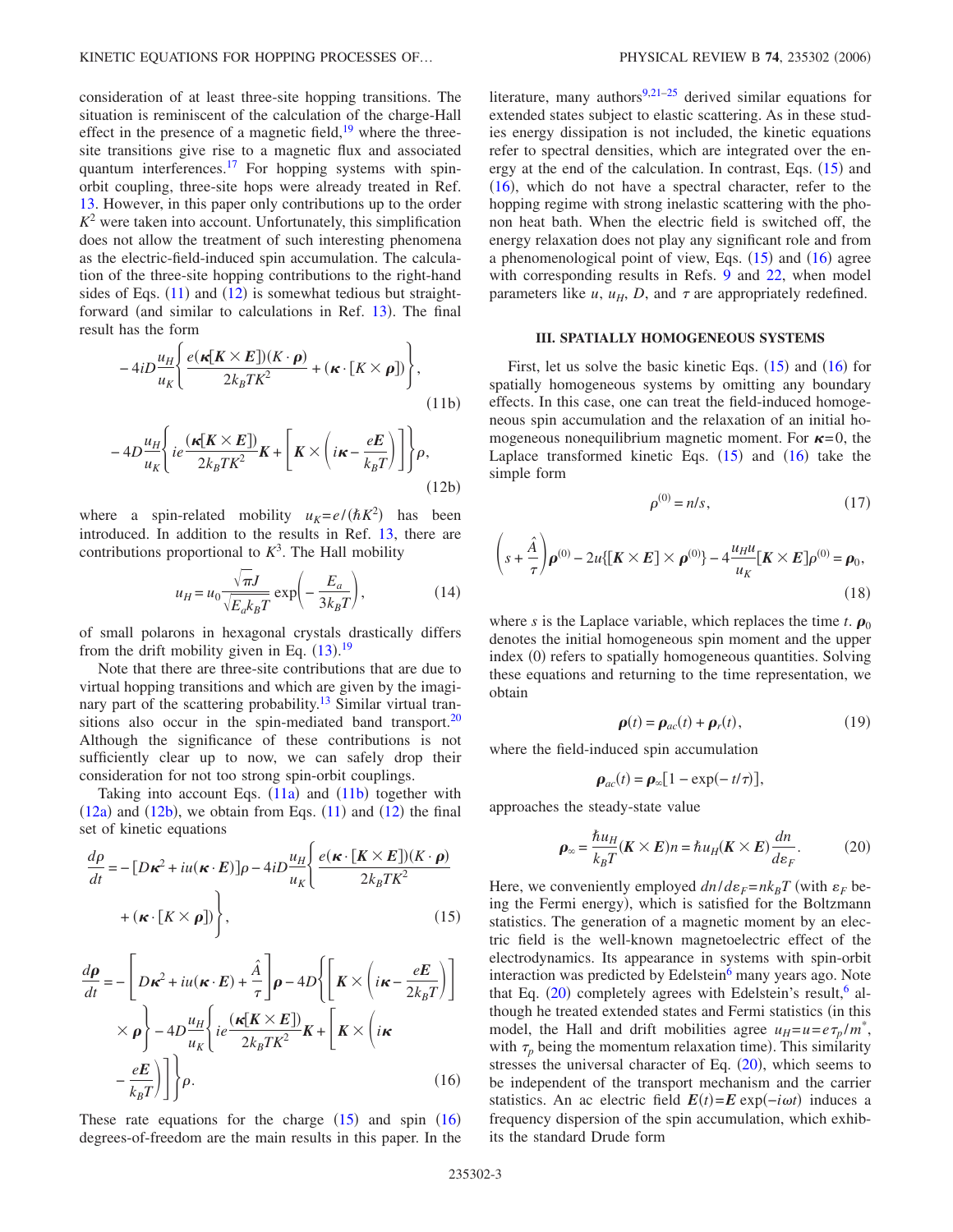$$
\rho_{ac}(\omega) = \frac{\rho_{\infty}}{1 - i\omega\tau}
$$
 (21)

<span id="page-3-5"></span>for the considered hopping regime. For extended states, the frequency dependence of the spin accumulation is in general more complicated $20$  and takes the Drude form only for weak spin-orbit coupling, when  $\nu_F K \tau_p = K l \ll 1$  (where  $\nu_F$  denotes the Fermi velocity and  $l$  the length of the mean free path). Under the condition  $Kl \geq 1$ , the spin accumulation of itinerant electrons behaves differently and exhibits a resonance at the frequency  $\omega = 2v_F K$ . Therefore, we conclude that the universal character of Eqs.  $(15)$  $(15)$  $(15)$  and  $(16)$  $(16)$  $(16)$  is only expected for weak spin-orbit coupling. In general, the time dependence of the spin accumulation has a non-Markovian character.

<span id="page-3-0"></span>Next, let us study the spin contribution  $\rho_r(t)$  in Eq. ([19](#page-2-5)), which describes the relaxation of a homogeneous spin moment. For an electric field oriented along the *x* axis, we have

$$
\rho_{ry}(t) = \rho_{0y} \exp\left(-\frac{t}{\tau}\right),\tag{22}
$$

$$
\rho_{rx}(t) = \exp\left(-\frac{3t}{2\tau}\right)
$$
  
 
$$
\times \frac{\rho_{0x}\cos(t\sqrt{\zeta^2 - 1/2\tau} - \Phi) + \rho_{0z}\sin(t\sqrt{\zeta^2 - 1/2\tau})}{\cos\Phi},
$$
 (23)

<span id="page-3-1"></span>
$$
\rho_{rz}(t) = \exp\left(-\frac{3t}{2\tau}\right)
$$
  
 
$$
\times \frac{\rho_{0z}\cos(t\sqrt{\zeta^2 - 1/2\tau + \Phi}) - \rho_{0x}\sin(t\sqrt{\zeta^2 - 1/2\tau})}{\cos\Phi},
$$
 (24)

where the phase  $\Phi$  is calculated from sin  $\Phi = \zeta^{-1}$ , with  $\zeta$ being the following field parameter

$$
\zeta = E/E_c
$$
,  $E_c = (4u\tau K)^{-1} = DK/u = Kk_B T/e$ . (25)

According to this solution, an initial nonequilibrium magnetic moment in the *x*-*z* plane performs spin rotations in this plane with the frequency  $\sqrt{\zeta^2-1/(2\tau)}$ , when the electric field is larger than the critical value  $E_c$ . The spin rotation was predicted for a magnetic moment in the hopping regime in Refs. [12](#page-7-8) and [13](#page-7-11) and later also for the band-transport model.<sup>21[,24](#page-7-20)</sup> The experimental verification of these damped oscillations requires strong electric fields  $\zeta \geq 1$ . The eigenmodes can be excited by interference effects with photogenerated electrons or by an external magnetic field.<sup>14</sup> We call these eigenmodes spin remagnitization waves in analogy to the well known trap recharging waves (space charge waves) in semiconductors, <sup>26[,27](#page-7-22)</sup> which are experimentally detected by the frequency dependence of the current or by the study of the Bragg diffraction pattern in photorefractive crystals.

## **IV. HALL CURRENT**

The current of charge carriers is defined by the time derivative of the dipole moment  $j = dD/dt$ , the Fourier transformed version of which has the form

$$
\boldsymbol{j}(t) = ie \nabla_{\boldsymbol{\kappa}} \left. \frac{d}{dt} \rho(\boldsymbol{\kappa}, t) \right|_{\boldsymbol{\kappa} = 0}.
$$
 (26)

<span id="page-3-4"></span>The  $\kappa$  derivative of Eq. ([15](#page-2-2)) is easily calculated and we obtain

$$
\boldsymbol{j}(t) = eun\boldsymbol{E} + \frac{\hbar u_H}{\tau} \left\{ \frac{e[\boldsymbol{K} \times \boldsymbol{E}]}{2k_B T K^2} (\boldsymbol{K} \cdot \boldsymbol{\rho}^{(0)}(t)) + [\boldsymbol{K} \times \boldsymbol{\rho}^{(0)}(t)] \right\},\tag{27}
$$

in which the spatially homogeneous spin density  $\rho^{(0)}(t)$  is given by Eqs.  $(19)$  $(19)$  $(19)$ ,  $(20)$  $(20)$  $(20)$ ,  $(22)$  $(22)$  $(22)$ , and  $(24)$  $(24)$  $(24)$ . When initially there is no magnetic moment  $\rho_0=0$ , the ac response of the charge current has the form

$$
\boldsymbol{j}(\omega) = \left\{ 1 - \frac{(2u_H/u_K)^2}{1 - i\omega \tau} \right\} enu\boldsymbol{E}.
$$
 (28)

<span id="page-3-2"></span>As  $j(\omega)$  has the same direction as the electric field  $E$ , the Hall current of charge carriers disappears in this case. The spin-orbit interaction leads only to a small correction  $\sim K^4$ , which, however, exhibits a frequency dispersion that makes its experimental detection in principle feasible. Note that the frequency dependence in Eq.  $(28)$  $(28)$  $(28)$  has no counterpart in the polaron theory of particles without spin. For small polarons, the frequency dependence of the conductivity sets in at very high frequencies  $\omega \approx E_a/\hbar$ , which typically lies in the visible spectral range.<sup>19</sup> However, such a frequency dependence as that of Eq.  $(28)$  $(28)$  $(28)$  is also observed in the conductivity of ex-tended electronic states coupled by spin-orbit interaction.<sup>20[,28](#page-7-23)</sup> In general, the resonance denominator in the expression for the spin accumulation is more complicated in this case. $20$ 

If an initial magnetic moment exists, then a charge current is induced, which is calculated from

<span id="page-3-3"></span>
$$
j_r(t) = \frac{\hbar u_H}{\tau} \left\{ \frac{e[K \times E]}{2k_BTK^2} (K \cdot \boldsymbol{\rho}_r(t)) + [K \times \boldsymbol{\rho}_r(t)] \right\}, \quad (29)
$$

where the spin-relaxation density  $\rho_r(t)$  is given by Eqs.  $(22)$  $(22)$  $(22)$ - $(24)$  $(24)$  $(24)$ . We point out that this current does not disappear at zero electric field  $E=0$ . According to the timereversal invariance of the Hamiltonian, such a current is exclusively due to the initial macroscopic spin moment  $\rho_0$ . Inserting Eqs.  $(22)$  $(22)$  $(22)$ – $(24)$  $(24)$  $(24)$  into Eq.  $(29)$  $(29)$  $(29)$ , we obtain for the relaxation components of the charge current

<span id="page-3-6"></span>
$$
j_{rx}(t) = -uKk_BT \frac{u_H}{u_K} \exp\left(-\frac{t}{\tau}\right) \rho_{0y},
$$
 (30)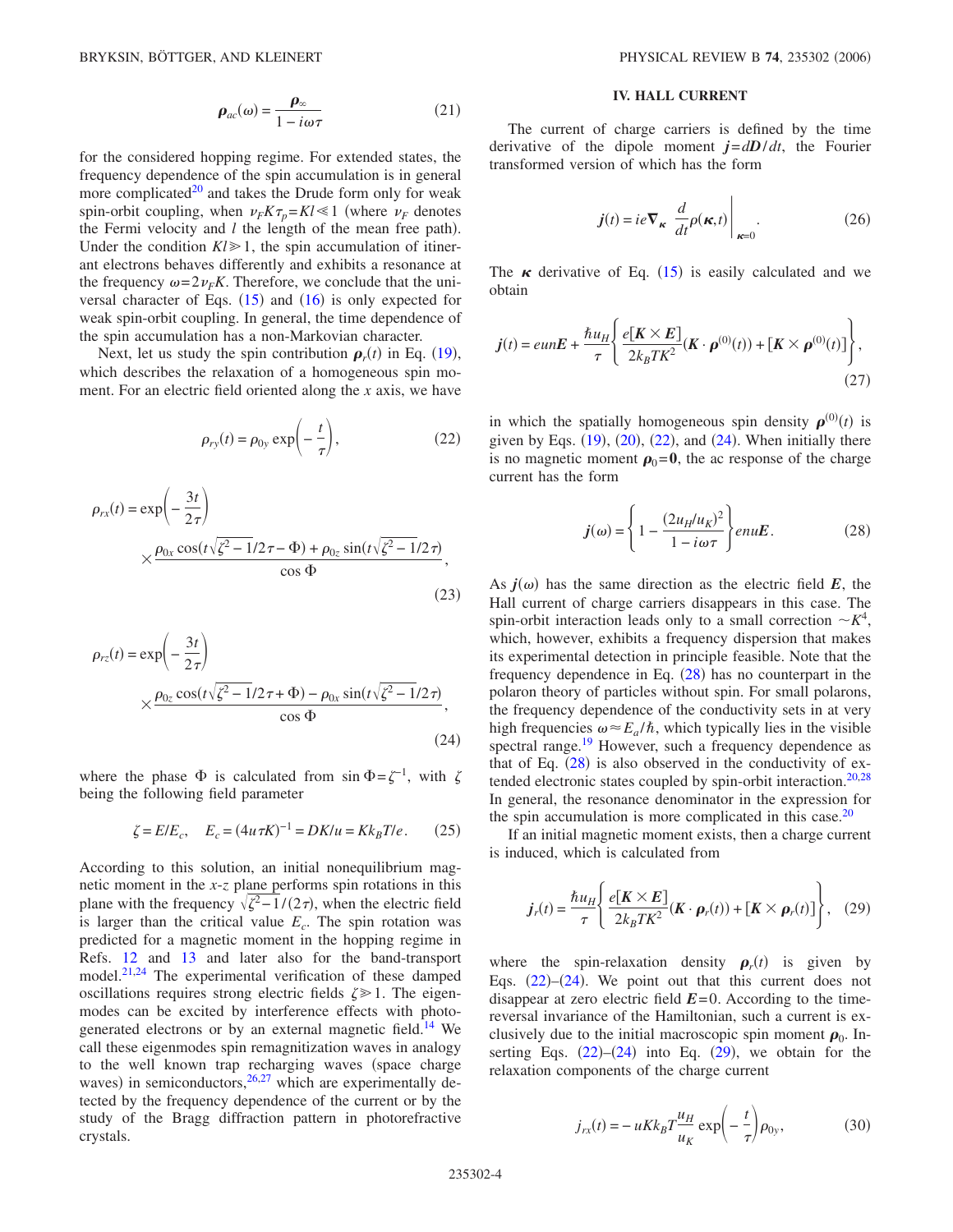<span id="page-4-0"></span>
$$
j_{ry}(t) = 2eE\frac{u_H}{u_K}u \exp\left(-\frac{3t}{2\tau}\right)
$$
  
 
$$
\times \frac{\rho_{0z}\cos(t\sqrt{\zeta^2 - 1}/2\tau + \Phi) - \rho_{0x}\sin(t\sqrt{\zeta^2 - 1}/2\tau)}{\cos\Phi}
$$
  
 
$$
+ k_BTK\frac{u_H}{u_K}u \exp\left(-\frac{3t}{2\tau}\right)
$$
  
 
$$
\times \frac{\rho_{0x}\cos(t\sqrt{\zeta^2 - 1}/2\tau - \Phi) + \rho_{0z}\sin(t\sqrt{\zeta^2 - 1}/2\tau)}{\cos\Phi}.
$$
  
(31)

The Hall contribution in Eq.  $(31)$  $(31)$  $(31)$ , the principle existence of which was already predicted in Refs. [29](#page-7-24) and [30,](#page-7-25) disappears in the steady-state due to spin relaxation. This result is not surprising because the system does not obey the magnetic symmetry. A stationary Hall current of charge carriers exists in systems with spin-orbit coupling only under additional conditions, as, for instance, the presence of an external magnetic field perpendicular to the 2DEG or ferromagnetic contacts.

We now turn to the spin-Hall current, which was originally treated by Hirsch.<sup>5</sup> Most theoretical studies in this field refer to the band-transport model. Shortly after the interest in this field had grown rapidly, the subject led to a controversial discussion and to contradicting results. The main problem consists in the definition of the proper spin current. In contrast to the charge current, the spin current is not a measurable quantity and does not occur in Maxwell's equations. In the experiment, only the induced magnetic moments at the sample boundaries can be detected, which might be due to a spin current perpendicular to the electric field,  $31-33$  $31-33$  quite similar to the Hall voltage, which results from the Hall current of charge carriers. The question, how the proper spin current has to be defined was thoroughly treated in the literature.<sup>20,[34](#page-7-28)[,35](#page-7-29)</sup> Here, in analogy to Eq.  $(26)$  $(26)$  $(26)$ , we identify the spin current with the time derivative of the spin displacement

$$
j_{(s)\alpha}^{i}(t) = \left. \frac{i}{2} \frac{d}{dt} \frac{\partial}{\partial \kappa_{\alpha}} \rho_{i}(t) \right|_{\kappa=0}, \tag{32}
$$

<span id="page-4-1"></span>where  $i=x, y, z$  denotes the components of the spin-density matrix  $\rho$  and  $\alpha = x$ , *y* the axis of the 2DEG. According to this definition, the spin current is given by the time derivative of the center of mass velocity of the spin packet multiplied by the total spin of the system. Contrary to the charge current, which is based on particle-number conservation, the spin moment finally relaxes to zero so that it is expected that the spin current in Eq. ([32](#page-4-1)) disappears in the steady state.

By calculating the  $\kappa$  derivative of Eq. ([16](#page-2-3)) and putting  $\kappa$ =0 afterwards, we obtain for the spin-Hall current

$$
j_{(s)\alpha}^{i}(t) = j_{(s0)\alpha}^{i}(t) + j_{(sE)\alpha}^{i}(t),
$$
\n(33)

<span id="page-4-2"></span>where the first contribution

$$
j_{(s0)y}^x(t) = -K\frac{\hbar u_H}{2e\tau}n\exp\left(-\frac{t}{\tau}\right),\tag{34}
$$

is independent of the electric field. The *y* component of this spin current is zero  $j^y_{(s0)y} = 0$ . A field-independent spin-Hall current was already obtained in Refs. [13](#page-7-11) and [15](#page-7-30) for the hopping regime and in Ref. [20](#page-7-15) for the band-transport model. The origin of this field-independent spin current is the initial time evolution of the spin accumulation, which is related to this spin current by the universal relation

$$
\frac{d\rho_{ac}^{\mathbf{y}}(t)}{dt}n = -2eEj_{(s0)\mathbf{y}}^{x}(t)\frac{dn}{d\varepsilon_{F}}
$$
\n(35)

that expresses the phenomenological concept of an effective electrochemical potential (a similar relationship has been obtained for the band transport $^{20}$ ).

The second contribution to the spin-Hall current in Eq. ([33](#page-4-2)) is induced by an electric field and has the following explicit form in the time domain

$$
j_{(sE)y}^{x}(t) = K \frac{3\hbar u_{H}}{2e\tau} n \left\{ e^{-t/\tau} - e^{-3t/(2\tau)} \left[ \frac{1 + \zeta^{2}/6}{\sqrt{\zeta^{2} - 1}} \sin \left( \frac{t}{2\tau} \sqrt{\zeta^{2} - 1} \right) + \cos \left( \frac{t}{2\tau} \sqrt{\zeta^{2} - 1} \right) \right] \right\},
$$
(36)

<span id="page-4-3"></span>
$$
j_{(sE)y}^z(t) = -K \frac{\hbar u_H n}{2e\tau} \frac{\zeta}{2} e^{-3t/(2\tau)} \left\{ \frac{7}{\sqrt{\zeta^2 - 1}} \sin \left( \frac{t}{2\tau} \sqrt{\zeta^2 - 1} \right) - \cos \left( \frac{t}{2\tau} \sqrt{\zeta^2 - 1} \right) \right\}.
$$
 (37)

In analogy to the spin accumulation, the relaxation of the spin-Hall current proceeds by a rotation of the magnetic moment in the *x*-*z* plane with the frequency  $\sqrt{\zeta^2-1/(2\tau)}$  (when  $E>E_c$ ). All previous theoretical studies of the spin-Hall current are restricted to linear electric field effects. In that approximation, there is no rotation of the magnetic moment so that the interest of the authors focused on the frequency dependence of the spin-Hall current, which is due to an oscillating electric field of the form *E* exp(*−iωt*). In the linear field regime, the frequency dispersion of the spin-Hall current is obtained from Eq.  $(37)$  $(37)$  $(37)$  by a Fourier transformation. The result

$$
j_{(sE)y}^z(\omega) = \frac{\hbar u_H E n}{4k_B T} \frac{i\omega(2 + i\omega\tau)}{(1 - i\omega\tau)(2 - i\omega\tau)}
$$
(38)

<span id="page-4-4"></span>describes a spin-Hall current that disappears proportional to  $ω^2$  in the limit  $ω \rightarrow 0$  (cf. also Ref. [15](#page-7-30)) and reaches for  $ωτ$  $\rightarrow \infty$  the plateau  $\hbar u_H E n / (4k_B T \tau)$ . The transition between these two regimes occurs at  $\omega \approx \tau^{-1} = 4DK^2$ . A similar frequency dispersion of the spin-Hall current is also characteristic for the band-transport model, where, however, the ballistic spin-Hall conductivity of a pure sample remains finite in the limit  $\omega \rightarrow 0$  (cf., for instances, Refs. [20](#page-7-15) and [36](#page-7-31)[–38](#page-7-32)).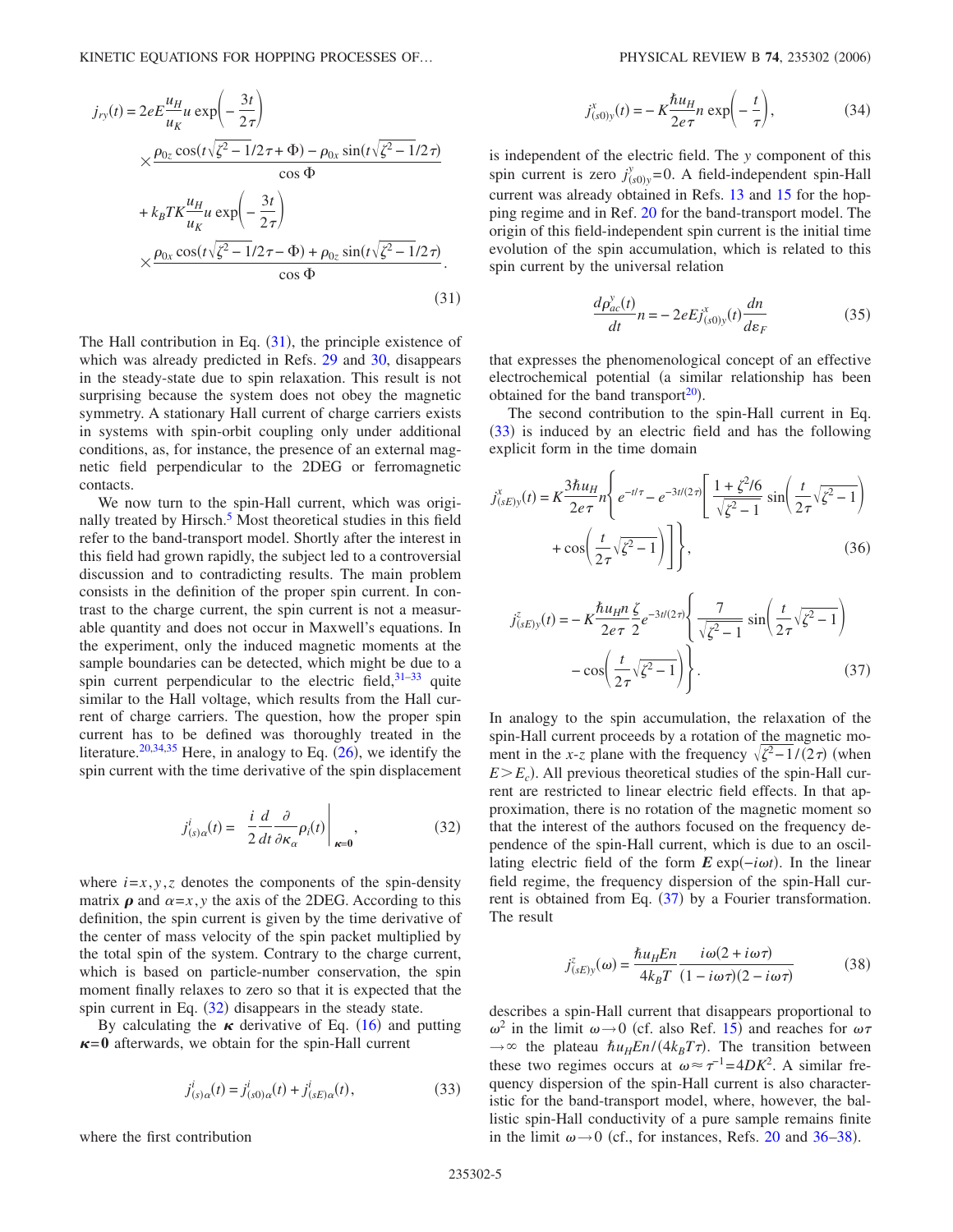# **V. EFFECTS AT CONTACTS**

<span id="page-5-1"></span>The basic rate Eqs.  $(15)$  $(15)$  $(15)$  and  $(16)$  $(16)$  $(16)$  also allow the calculation of the stationary spatial distribution of charge carriers and spin at the sample boundaries. We restrict to a simple sample geometry namely the half plane defined by  $y > 0$ , for which the kinetic Eqs.  $(15)$  $(15)$  $(15)$  and  $(16)$  $(16)$  $(16)$  simplify to

$$
\rho'' + 2\frac{u_H}{u_K}\rho'_x + \frac{u_H}{u_K}\zeta\rho'_z = 0,\t(39)
$$

<span id="page-5-7"></span>
$$
\rho''_x - \rho_x + \frac{\zeta}{2}\rho_z - 2\frac{u_H}{u_K}\rho' = 0,\tag{40}
$$

$$
\rho''_y - \rho_y + 2\rho'_z + \frac{u_H}{u_K}\zeta \rho = 0, \qquad (41)
$$

$$
\rho''_z - 2\rho_z - 2\rho'_y + \frac{u_H}{u_K}\zeta\rho' - \frac{\zeta}{2}\rho_x = 0, \qquad (42)
$$

<span id="page-5-2"></span>where  $\rho'$  expresses the derivative of  $\rho$  with respect to  $\xi = y / \sqrt{D\tau} = 2Ky$ . The solution of these equations has a rather complex form so that we derive only results for weak spinorbit coupling  $u_H \ll u_K$ . In this case, the carrier density is homogeneous  $\rho = n$ , where *n* denotes the equilibrium particle density. For the spin-density matrix  $\rho$ , we obtain

$$
\rho_x = c \exp(-\xi) + \zeta \operatorname{Re}[c_1 \exp(-\lambda \xi)],\tag{43}
$$

<span id="page-5-0"></span>
$$
\rho_y = -c\frac{\zeta}{4}\exp(-\xi) + 4\operatorname{Re}[c_1\lambda\exp(-\lambda\xi)] + \frac{u_H}{u_K}\zeta n,
$$
\n(44)

$$
\rho_z = -2 \operatorname{Re}[c_1(\lambda^2 - 1)\exp(-\lambda \xi)],\tag{45}
$$

where the real  $c$  and complex  $c_1$  constants are determined from the boundary condition whereas  $\lambda$  is given by

$$
\lambda = \frac{1}{2}(\sqrt{\sqrt{8 + \zeta^2} - 1} + i\sqrt{\sqrt{8 + \zeta^2} + 1}) = i\sqrt{\frac{1}{2}(1 + i\sqrt{7 + \zeta^2})}.
$$
\n(46)

The last term on the right-hand side of Eq.  $(44)$  $(44)$  $(44)$  provides the field-induced spin accumulation [cf. Eq.  $(20)$  $(20)$  $(20)$ ].

Assuming a finite magnetic moment  $\rho_z$  at the boundary  $y=0$  (e.g., realized by a ferromagnetic contact), an electric field induces all three components of the spin moment, which experience damped oscillations with the wavelength  $2\pi K^{-1}(\sqrt{8+\zeta^2}+1)^{-1/2}$  up to a depth of  $K^{-1}(\sqrt{8+\zeta^2}-1)^{-1/2}$ . When  $E=0$ , the spin component  $\rho_x$  is zero (or vanishes at a distance  $(2K)^{-1}$  from the boundary when  $\rho_x(y=0) \neq 0$ ). For weak spin-orbit coupling  $\nu_F K \tau_p \ll 1$ , the characteristic diffusion length calculated for the band-transport model at *E*=0 in Ref.  $22$  completely agrees with the result in Eq.  $(46)$  $(46)$  $(46)$ .

Let us now turn to the treatment of the spin-induced charge accumulation at the boundary  $y=0$  for  $E=0$ , when Eqs.  $(39)$  $(39)$  $(39)$ – $(42)$  $(42)$  $(42)$  decouple into independent sets of equations for  $\rho$ ,  $\rho_x$  and  $\rho_y$ ,  $\rho_z$ . For  $\zeta = 0$ , the Eqs. ([39](#page-5-1))–([42](#page-5-2)) have the solution

<span id="page-5-3"></span>
$$
\rho = n + \rho_x^{(0)} \frac{\exp(-\sqrt{1 - (2u_H/u_K)^2} \xi)}{\sqrt{1 - (u_K/2u_H)^2}},
$$
(47)

<span id="page-5-5"></span><span id="page-5-4"></span>
$$
\rho_x = \rho_x^{(0)} \exp(-\sqrt{1 - (2u_H/u_K)^2} \xi), \tag{48}
$$

$$
\rho_{y} = \text{Re}\left[c\frac{1-\lambda^{2}}{2\lambda}\exp(-\lambda\xi)\right],\tag{49}
$$

$$
\rho_z = \text{Re}[c \exp(-\lambda \xi)],\tag{50}
$$

<span id="page-5-6"></span>where  $\lambda$  is given by Eq. ([46](#page-5-1)) for  $\zeta = 0$ . The solutions in Eqs. ([47](#page-5-3)) and ([48](#page-5-4)) are applicable under the condition  $2u_H < u_K$ , which is very well satisfied in low-mobility samples, where  $u_H < 1$  cm<sup>2</sup>/Vs but  $u_K \approx 10^3$  cm<sup>2</sup>/Vs for  $K^{-1} \approx 10^{-6}$  cm. Note, however, that Eq. ([47](#page-5-3)) gives only a rough estimate of the spin-mediated charge accumulation at the boundary because the approach does not fully capture the basic physics of the problem. The redistribution of charges induces an internal electric field that has to be self-consistently treated by the Poisson equation. Such a self-consistent approach, which becomes especially important for  $2u_H > u_K$  (when oscillatory solutions exist), subsequently leads to a coupling between all components of the density matrix.

The solutions in Eqs.  $(49)$  $(49)$  $(49)$  and  $(50)$  $(50)$  $(50)$  for the spin components  $\rho$ <sub>v</sub> and  $\rho$ <sub>z</sub> describe the generation of a stacked magnetic moment near the interface, which occurs, when at least one of the densities  $\rho$ <sub>y</sub> and  $\rho$ <sub>z</sub> does not vanish at y=0. Such long-lived spin-coherent oscillations have been identified by a recent numerical study, too[.39](#page-7-33)

The hard-wall boundary condition deserves particular attention, when at  $y=0$  both the charge and spin currents across the boundary have to disappear. Just under these conditions, the experimental study of the spin-Hall effect in GaAs has been performed. $31-33$  Two competing mechanisms determine the formation of a spin moment at the boundary namely (i) the supply of polarized spins by the spin-Hall current and (ii) the relaxation of the created excess magnetic moment. Taking into account Eq.  $(39)$  $(39)$  $(39)$ , the condition for the disappearance of the charge current at the boundary is formulated by

$$
\rho' + \frac{u_H}{u_K}(2\rho_x + \zeta \rho_z) = 0.
$$
 (51)

<span id="page-5-8"></span>To obtain a similar boundary condition for the spin current, one needs a reliable definition of the spin current under spatial dispersion. In Ref. [13,](#page-7-11) the following hard-wall boundary conditions have been applied to solve Eqs.  $(40)$  $(40)$  $(40)$ – $(42)$  $(42)$  $(42)$ 

$$
\rho'_x - \frac{2u_H}{u_K} \rho = 0,\t\t(52)
$$

$$
\rho'_{y} + 2\rho_{z} = 0, \qquad (53)
$$

$$
\rho'_{z} - 2\rho_{y} + \frac{u_{H}}{u_{K}} \zeta \rho = 0.
$$
 (54)

<span id="page-5-9"></span>Under these conditions, all three components of the spin moment exist at the interface. Moreover, the approach predicts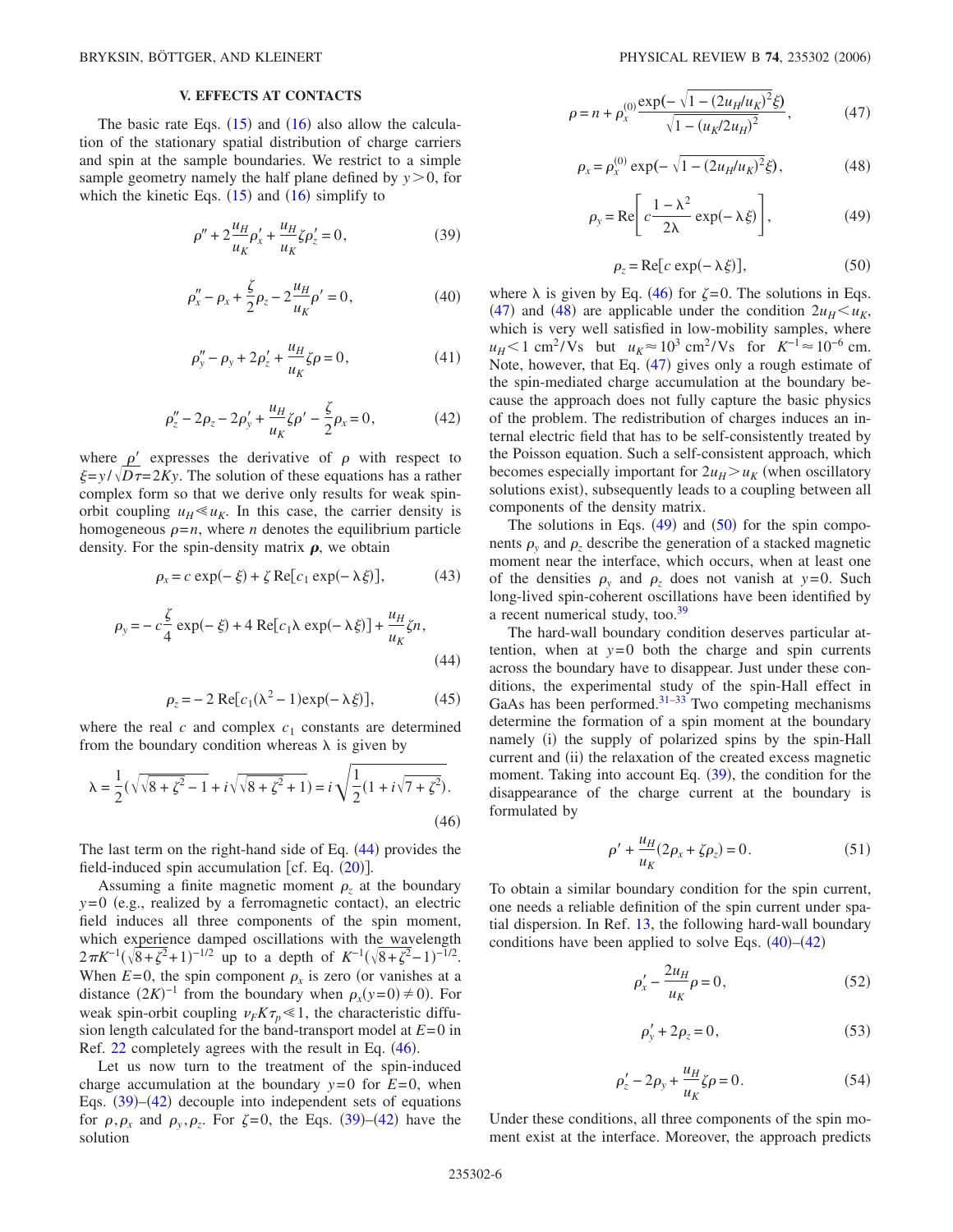the appearance of a magnetic field, $^{13}$  the quantitative experimental identification of which, however, seems to be difficult at present.

According to the boundary conditions  $(52)$  $(52)$  $(52)$ – $(54)$  $(54)$  $(54)$ , a finite inhomogeneous charge and spin distribution exist at the interface even at  $E=0$ . In contradiction to this result, arguments are put forward in the literature $40,41$  $40,41$  that favor the disappearance of the spin moment in the whole sample (including the interface) under the condition of thermodynamic equilibrium.

### **VI. EFFECTS OF SPIN DIFFUSION**

Finally, we demonstrate that the basic kinetic Eqs.  $(15)$  $(15)$  $(15)$  and  $(16)$  $(16)$  $(16)$  also allow a detailed analysis of diffusion phenomena in systems with spin-orbit interaction. Here, our primary concern is the treatment of the diffusion of an initial point source  $(\rho = 1, \ \rho = 0)$ , which is described by the Laplace-transformed kinetic Eqs.  $(15)$  $(15)$  $(15)$  and  $(16)$  $(16)$  $(16)$ :

<span id="page-6-0"></span>
$$
[s + D\kappa^{2} + iu(\kappa \cdot E)]\rho + 4iD \frac{u_{H}}{u_{K}} \left\{ \frac{e(\kappa[K \times E])(K \cdot \rho)}{2k_{B}TK^{2}} + (\kappa \cdot [K \times \rho]) \right\} = 1,
$$
 (55)

$$
\left[s + D\kappa^2 + iu(\kappa \cdot E) + \frac{\hat{A}}{\tau}\right] \rho + 4D\left\{\left[K \times \left(i\kappa - \frac{eE}{2k_B T}\right)\right] \times \rho\right\} + 4D\frac{u_H}{u_K}\left\{ie\frac{(\kappa[K \times E])}{2k_B T K^2}K + \left[K \times \left(i\kappa\right)\right] \left(-\frac{eE}{k_B T}\right)\right]\rho = 0.
$$
\n(56)

Again, *s* denotes the Laplace variable that replaces the time *t*. When an electric field is absent, these equations decouple into a set of equations for the quantities  $\rho$  and  $[\mathbf{k} \times \mathbf{\rho}]_z$  as well as  $\rho_z$  and  $(\kappa \cdot \rho)$ . Accordingly, a spin moment may develop in the system, whose divergence and consequently also its "magnetic charge" vanish. For the Rashba model, this feature has an universal character that appears also in the band-transport model.<sup>42</sup>

To derive analytical results for the spin and particle diffusion, we consider a system with weak spin-orbit coupling, when the spin and charge degrees-of-freedom completely decouple in the lowest-order approximation so that we obtain

$$
\rho(\kappa,s) = [s + D\kappa^2 + iu(\kappa \cdot E)]^{-1}, \quad \rho(\kappa,s) = 0.
$$

A finite correction to the spin diffusion arises from the first-order approximation of Eq.  $(56)$  $(56)$  $(56)$ , which has the form

$$
\rho(\kappa, s) = -\frac{\hbar u_H}{\tau[s + D\kappa^2 + iu(\kappa \cdot E) + \hat{A}/\tau][s + D\kappa^2 + iu(\kappa \cdot E)]}
$$

$$
\times \left\{ i \frac{(\kappa[K \times E])K}{2k_BTK^2} + \left[K \times \left(\frac{i}{e}\kappa - \frac{E}{k_B T}\right) \right] \right\}. \quad (57)
$$

Applying an inverse Fourier and Laplace transformation, we obtain

<span id="page-6-1"></span>
$$
\boldsymbol{\rho}_{\perp}(\boldsymbol{r},t) = \left[1 - \exp\left(-\frac{t}{\tau}\right)\right] \hbar u_H \left[\frac{\boldsymbol{K} \times (\boldsymbol{r} + uEt)}{2eDt}\right] \rho(\boldsymbol{r},t),\tag{58}
$$

<span id="page-6-2"></span>
$$
\rho_z(\mathbf{r},t) = \left[1 - \exp\left(-\frac{2t}{\tau}\right)\right] \frac{\hbar u_H}{8Dtk_BT} [\mathbf{E} \times \mathbf{r}]_z \rho(\mathbf{r},t), \quad (59)
$$

with  $\rho_{\perp} = (\rho_x, \rho_y)$  and the well-known particle-diffusion function

$$
\rho(\mathbf{r},t) = \frac{1}{4\pi Dt} \exp\left(-\frac{(\mathbf{r} - uEt)^2}{4Dt}\right).
$$

The Eqs.  $(58)$  $(58)$  $(58)$  and  $(59)$  $(59)$  $(59)$  describe the evolution of an initially absent spin moment that is created by the particle diffusion. The dynamics of both the spin and particle diffusion have a similar character. At  $E=0$ , the vector of the induced spin moment lies in the plane of the 2DEG and its divergence vanishes. Note that the generation of a magnetic moment by the charge-carrier diffusion is closely related to the spin-Hall effect.

#### **VII. SUMMARY**

The main results in this paper represents the set of kinetic Eqs.  $(15)$  $(15)$  $(15)$  and  $(16)$  $(16)$  $(16)$  for the four components of the density matrix that refer to a hopping system with localized states subject to spin-orbit interaction. These equations are similar to corresponding ones in the theory of band transport, especially for zero electric field. However, in contrast to the band model, the Eqs.  $(15)$  $(15)$  $(15)$  and  $(16)$  $(16)$  $(16)$  have been derived by considering strong inelastic scattering mediated by a phonon heat bath so that they do not have a spectral character. Nevertheless, from a phenomenological point of view, the kinetic equations for the hopping and band transport phenomena agree for weak spin-orbit coupling  $(Kl \ll 1)$ , when physical parameters as the drift and Hall mobilities are adequately redefined. For small polarons, both parameters are given by Eqs.  $(13)$  $(13)$  $(13)$  and  $(14)$  $(14)$  $(14)$ , whereas for the band transport, we have  $u = u_H = e\tau_p / m^*$ . Independent of the transport mechanism, the diffusion coefficient obeys the Einstein relation  $nu = eDdn/d\varepsilon_F$ . The situation changes drastically for strong spin-orbit interaction  $(Kl \ge 1)$ . In this case, the non-Markovian behavior becomes essential so that the effective diffusion coefficient varies with time, and relaxation processes are no longer simply exponential. Physical effects in this interesting regime will be treated in a forthcoming paper.

Based on the kinetic Eqs.  $(15)$  $(15)$  $(15)$  and  $(16)$  $(16)$  $(16)$ , a number of different spin-related problems in the model of small polarons were considered:

(i) The field-induced spin accumulation in the model of small polarons was treated in response to both a dc and ac electric field [Eqs.  $(20)$  $(20)$  $(20)$  and  $(21)$  $(21)$  $(21)$ ]. In addition, we considered the temporal relaxation of an initial nonequilibrium magnetic moment and its field-mediated rotation [Eqs.  $(22)$  $(22)$  $(22)$ – $(24)$  $(24)$  $(24)$ ].

(ii) The anomalous Hall effect of charge carriers was analyzed, which exists, when an initial homogeneous magnetic moment exists [Eqs.  $(30)$  $(30)$  $(30)$  and  $(31)$  $(31)$  $(31)$ ].

(iii) The frequency-dependent spin-Hall current was calculated  $[Eq. (38)]$  $[Eq. (38)]$  $[Eq. (38)]$  and compared with previous results.